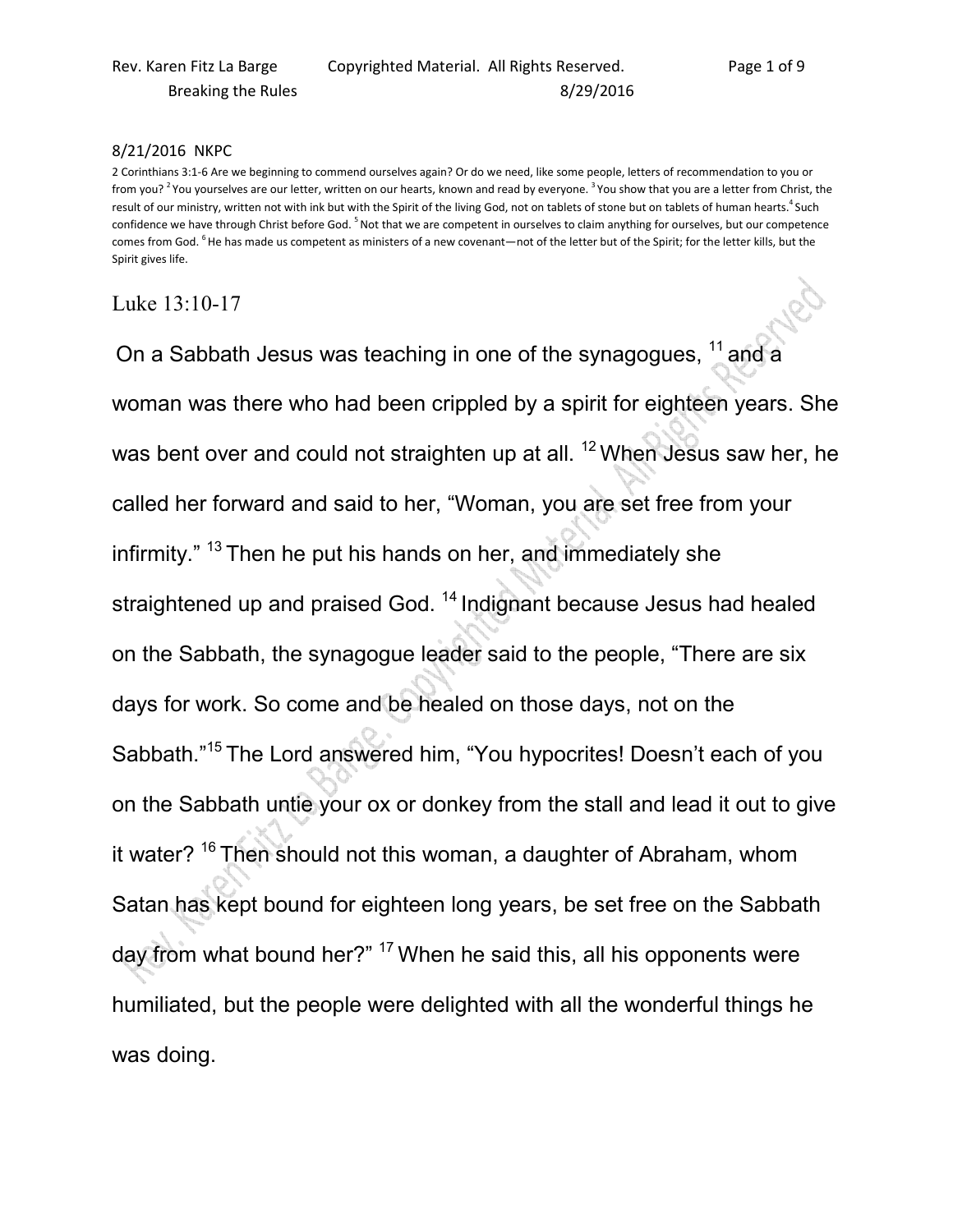At the Olympics in Rio this week, there is one story that has been headlined as capturing, "The Olympic Spirit". In the women's 5000 meter qualifier, Nikki Hamblin from New Zealand was running close in a pack when she accidentally clipped the heel of the person running in front of her. Before Nikki knew what had happened, she was on the ground, and Abby D'Agostino had run into her and fallen as well. As Nikki lay on the blue track stunned, Abby struggled to her feet and put her hand on Nikki's shoulder. "Get up.. Get up.. we have to finish this." Abby tried to help Nikki up, but her leg was not holding her up well. Eventually the two women stood and doggedly started to finish the five laps remaining in their race. Abby was limping and obviously injured and Nikki was going to stay behind to help her, but Abby waved Nikki to go ahead of her. Both women eventually finished the qualifier, with Nikki coming in 15th and Abby in 16th, over two minutes behind the victor.

 While neither of the women's times were good enough to qualify for the final event on Friday, a formal protest lodged by their teams was accepted and both women were allowed to advance. However the medical report for Abby later that day was heartbreaking. The fall had torn a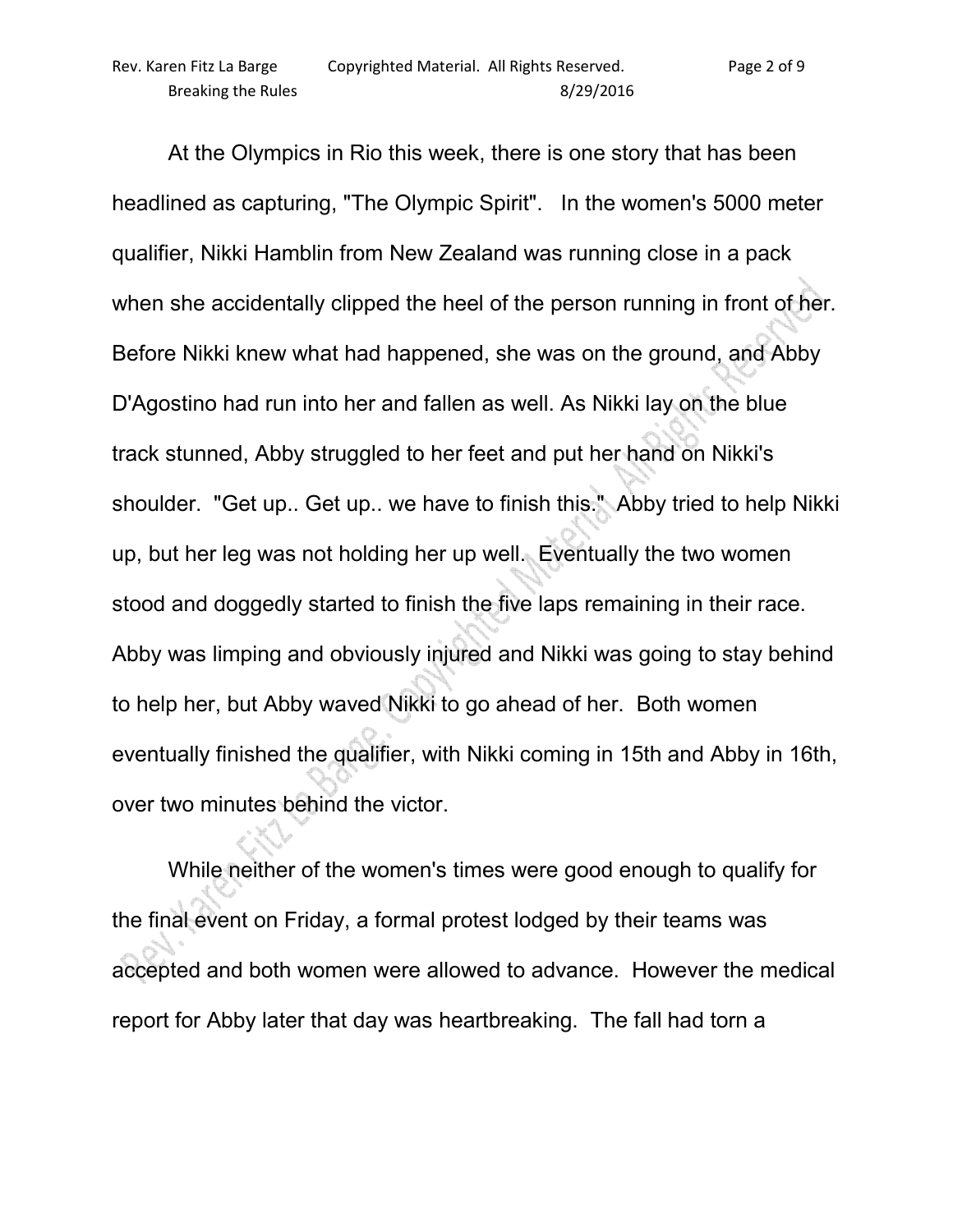ligament in her knee. Her Olympic race was over. In her own words, Abby describes the incident:

*'In a split second, there was a woman on the ground in front of me, I tripped on her, someone behind me tripped on me, and I was on the ground. Although my actions were instinctual at that moment, the only way I can and have rationalized it is that God prepared my heart to respond that way. This whole time here he's made clear to me that my experience in Rio was going to be about more than my race performance—and as soon as Nikki got up I knew that was it. "* 

In our scripture today, we have Jesus also helping someone to stand up tall. For eighteen years, this woman had suffered and was crippled and bent over in pain. This is not the first time nor the last time that Jesus healed someone who had a chronic condition. But it is interesting to note when and how Jesus does it. Just imagine the scene. It is a Jewish synagogue, and Jesus is in the middle of the room, teaching and interpreting the Hebrew scriptures. Standing on the floor of the synagogue, or seated to the left and right all around him are the Jewish men. In the back of the room by the door, there is a partition and behind the partition are all of the women and the children under 12 years old. Traditionally, the women are not allowed to come and worship alongside the men. And so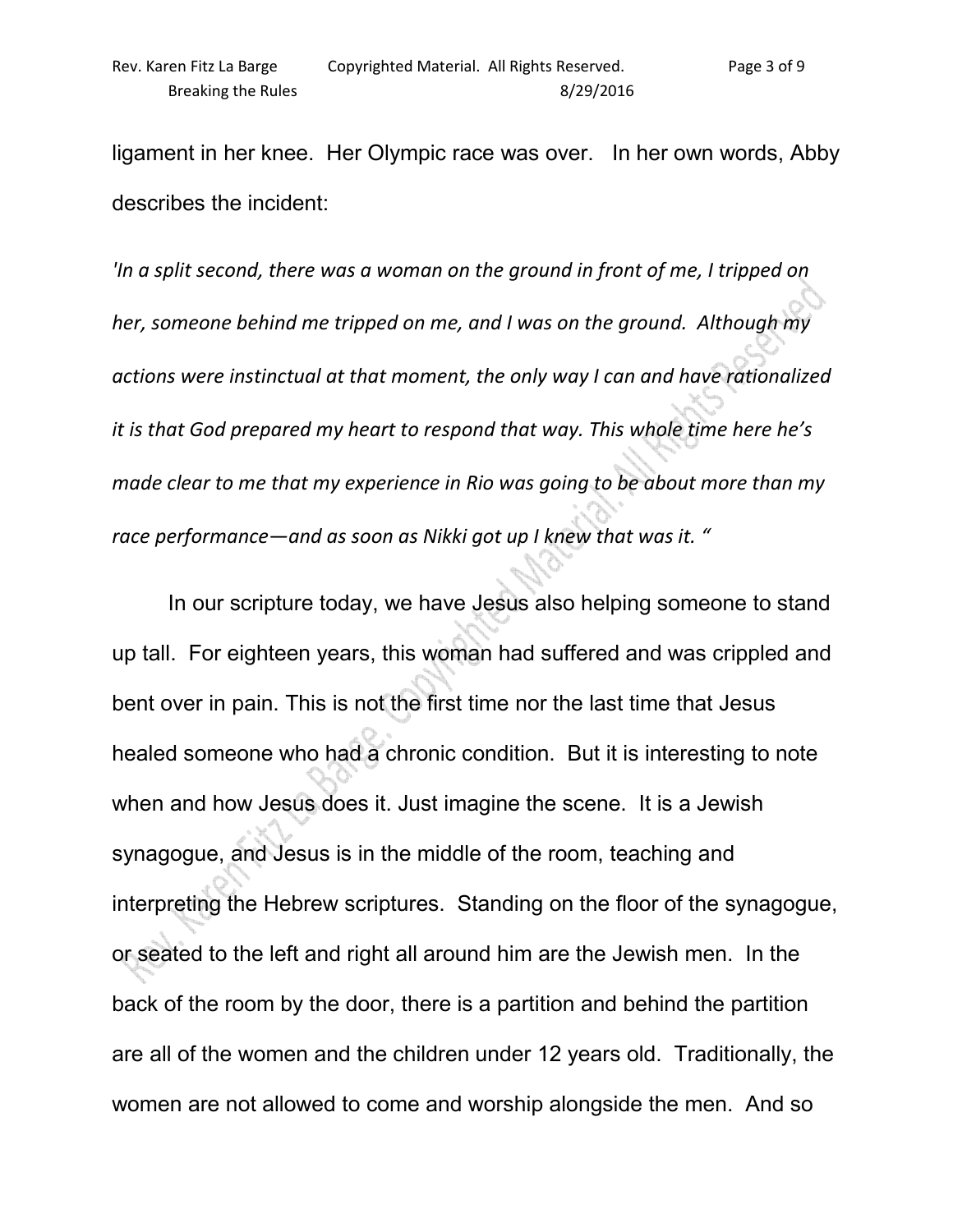the very first rule that Jesus breaks is to bring the woman forward, out of the shadows at the back right into the front and center of the assembly.

 Sometimes drawing attention to something is the best way to begin to address a problem that no one is talking about. Dr Melody Gunn is the former principle of Gibson Elementary School in St. Louis. The struggling school that she was in charge of had a huge attendance problem. Students were just not making it to school, and because they were not there, they were not learning and the scores on the standardized tests for the school showed it. While there were some special resources available to help the struggling students in the school, the kids first needed to show up in order to take advantage of them. So Dr. Gunn decided to go talk to some of the parents to find out why their kids were not in school and she found out a fact that surprised her. --With a parent juggling several part time jobs with ever shifting schedules and living in rental housing, one of the biggest struggles was finding the time and the resources to take their dirty laundry to the Laundromat. There were many weeks where the two hour block of time and car availability and the stack of quarters needed to do the laundry just did not line up. And for others, while they had a washer and dryer in their home, while their electricity was shut off, one of the things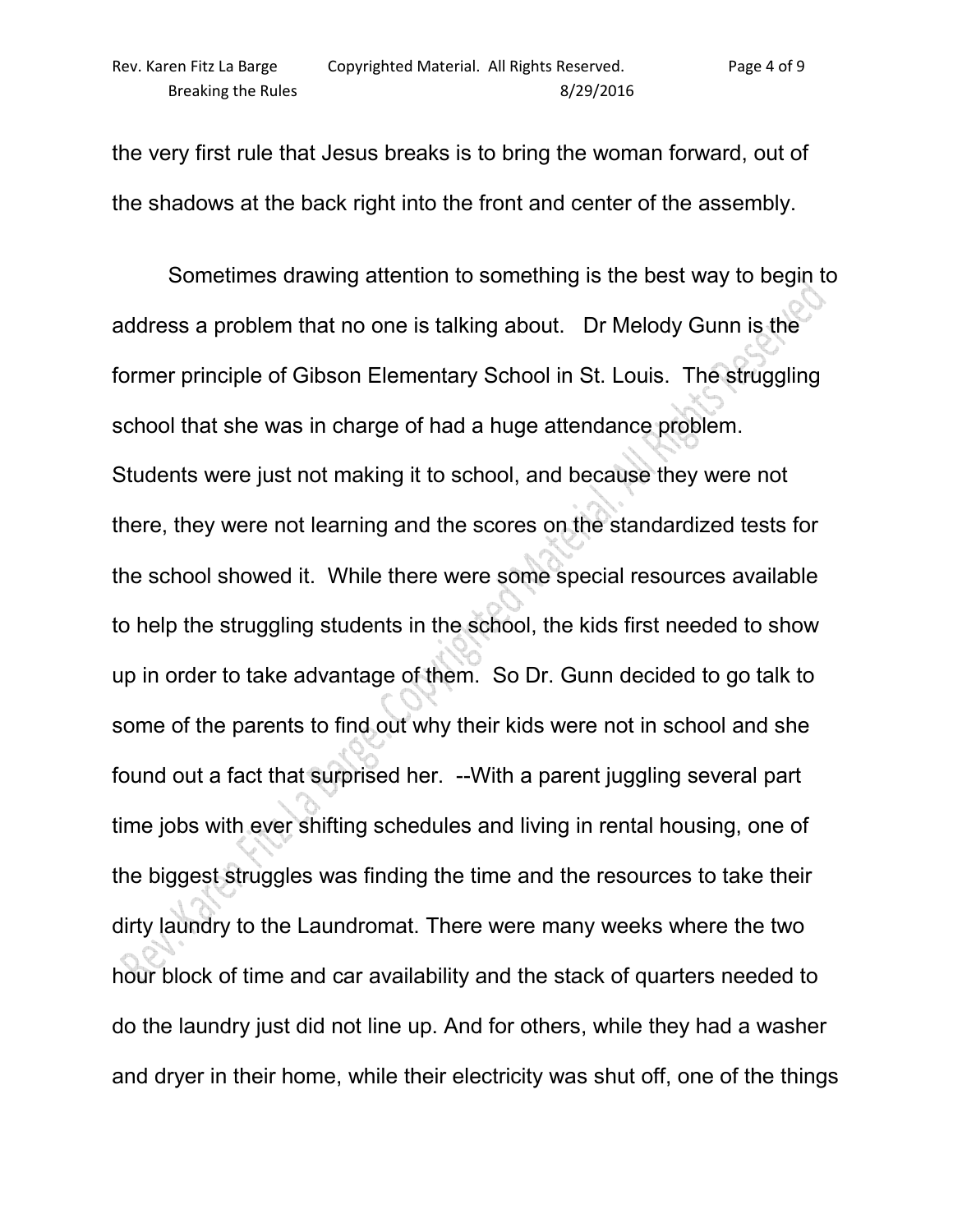they were making do without was clean laundry. And so the student, who already was facing the major peer pressures of school and it's rigid fashion requirements would sometimes skip school if they felt they had nothing **HAD** appropriate and clean to wear.

 Faced with this issue, Dr. Gunn decided to call attention to this problem and she wrote a letter to the Whirlpool Corporation asking them to donate a washer and a dryer to their school. Whirlpool was intrigued by the request. They did their own research and found out that 1 in 5 students have trouble finding clean clothes to wear to school. So Whirlpool donated a washer and a dryer to Gibson Elementary School in St. Louis and another school in Fairfield California. It helped, a lot. Attendance improved, with the at risk students making it to school almost 10 more days than they had the year previously. And the participating students averaged 50 loads of laundry that they washed and dried while at school. The teachers also noticed a change in attitude in the students. Students who now had a reliable source of clean clothes were participating more in class and engaging in the learning process more. With the great success of this pilot program, Whirlpool is planning on expanding their school laundry program to 30 more school districts this coming year. They hope that it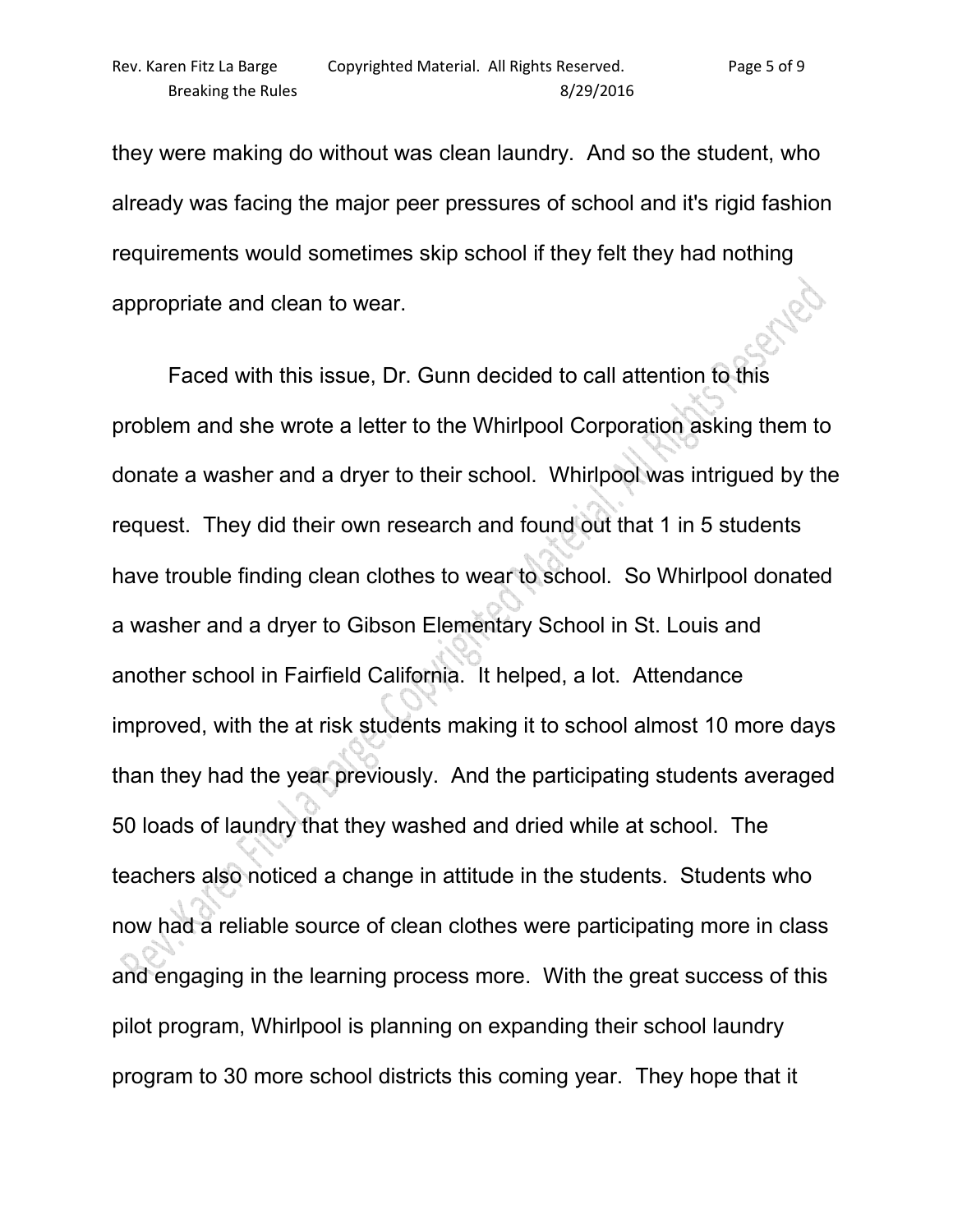becomes as widespread as the free or reduced lunch program. While no one is complaining that kids now have clean clothes and are in school more, there are still many who question about the logistics of who runs the machines and are asking if the kids are using class time to do laundry or if it is appropriate for a volunteer to wash a child's underware. While the program is allowing each district to decide these details for themselves, the argument going on sounds a lot like the complaints in our scripture.

 While Jesus did not get any complaints that the woman who was crippled for 18 years was now healed, there were complaints that the healing was done during the Sabbath, the day that was reserved for God. The leader of the Synagogue was the one who complained to the people. "You have six days during the week to heal people. Now is not the time for it!" But Jesus knew the spirit of the law very well and knew that the complaint by the religious leader was simply his way of using the Jewish law to push his bullying use of power and control. He pointed out that while they would think nothing of leading their animal to the water on the Sabbath, that the brief act of healing this woman was so much more important and less time consuming than watering their animals.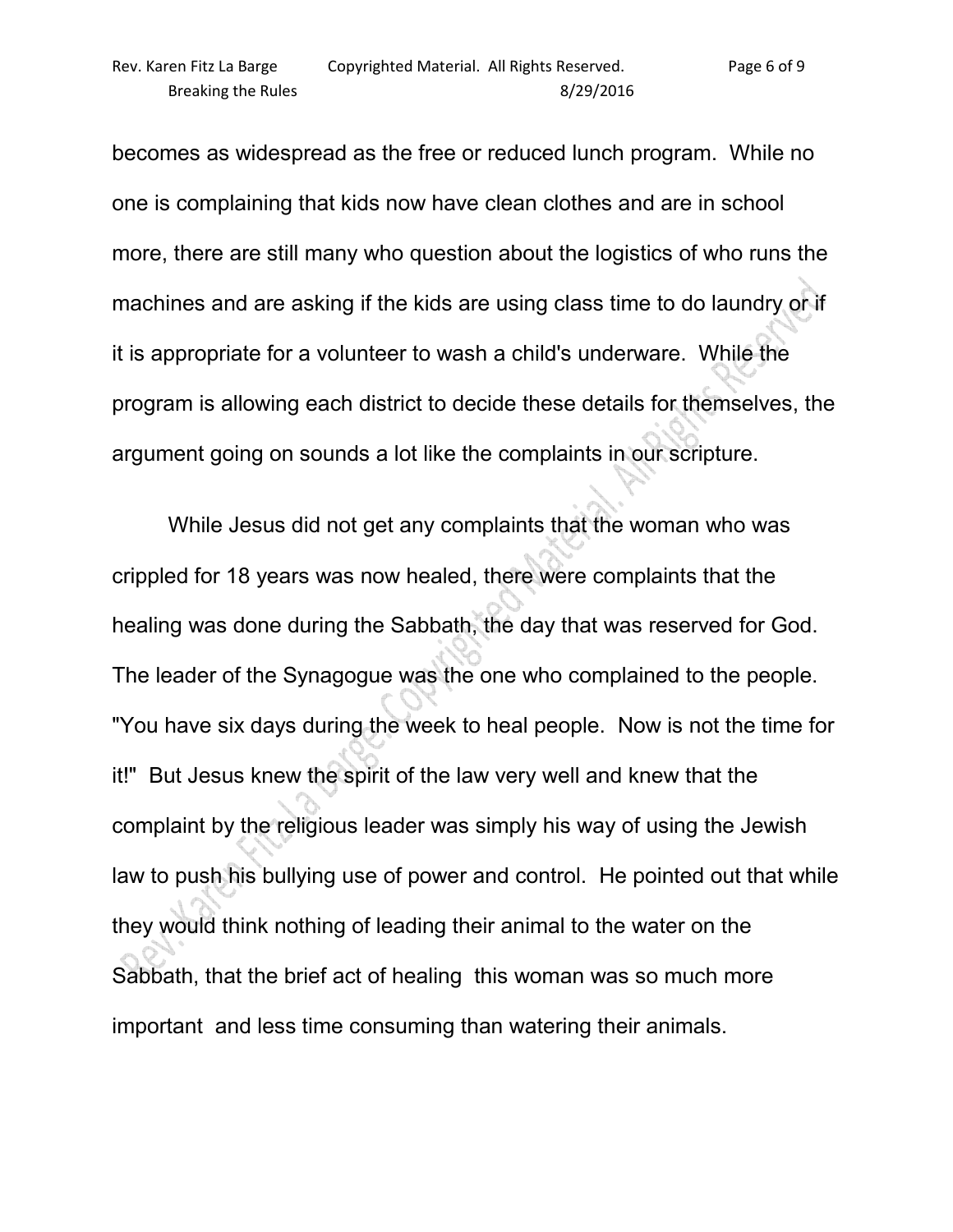In our churches today, we can easily fall into this trap. Sometimes we get so enamored with our process to do things, "Decently and in order" that we are willing to sacrifice the spirit of love in order to make sure that everything is done within the proper time frame and with all the right votes and procedures. We put our love of the laws which guide us above the Spirit that gives us life.

 This very thing happened to me recently. Some of you may know that I am part of a group of people who have created a new non profit organization that is designed to manage and make disciples for Jesus at Camp Greenwood. Our new organization is called *Greenwood Ministries Association,* and as of July 1st, we are incorporated as a non profit in the state of Michigan. --The Presbytery has determined that they have no interest in running Camp Greenwood the way that they have been or in investing a lot more time, money and energy into the camp. And so they have asked for proposals from interested organizations and this next week the Presbytery Leadership Team will hear proposals and make a recommendation concerning the future of the camp.

 So our group of dedicated volunteers who love Camp Greenwood have been meeting since the Spring in order to create an organization that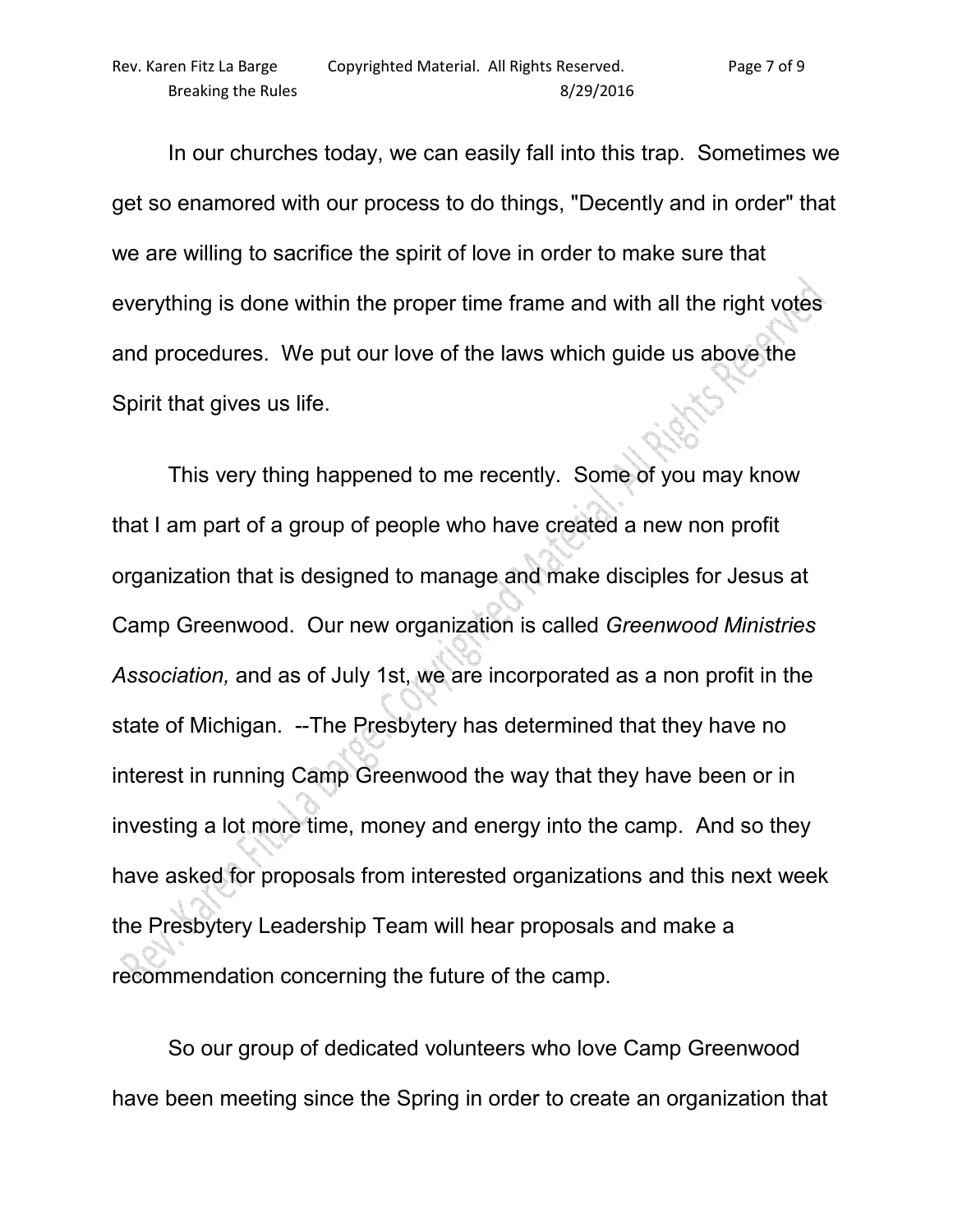is designed to not only run traditional church camps up at Greenwood but also one that is broadly based enough to create new opportunities for ministry. Among those is a partnership with Alma college for environmental studies and with others who are focused on land conservation and human development. Since one of the things that the Presbytery requested in their proposal was a sense of the depth of financial support the organization has, our organization sent out an email to people on the camps email list asking for pledges to this new organization. The Presbytery was very unhappy with us. We had not gotten their permission to send out a solicitation email to their Camp Greenwood email list. We had broken the letter of the law in order to follow the spirit of the request for proposals. We, much like Jesus in our scripture today, was found guilty because we dared to be led by our hearts and to simply do what we are called to do.

 This coming week, I will be meeting with the Presbytery on Monday and Thursday to answer questions about this new organization, *Greenwood Ministries Association*. I ask for your prayers for the entire process and all of the people there to be led by the Holy Spirit and for the Spirit of Christ's love and not fear to prevail. I pray for the future of Camp